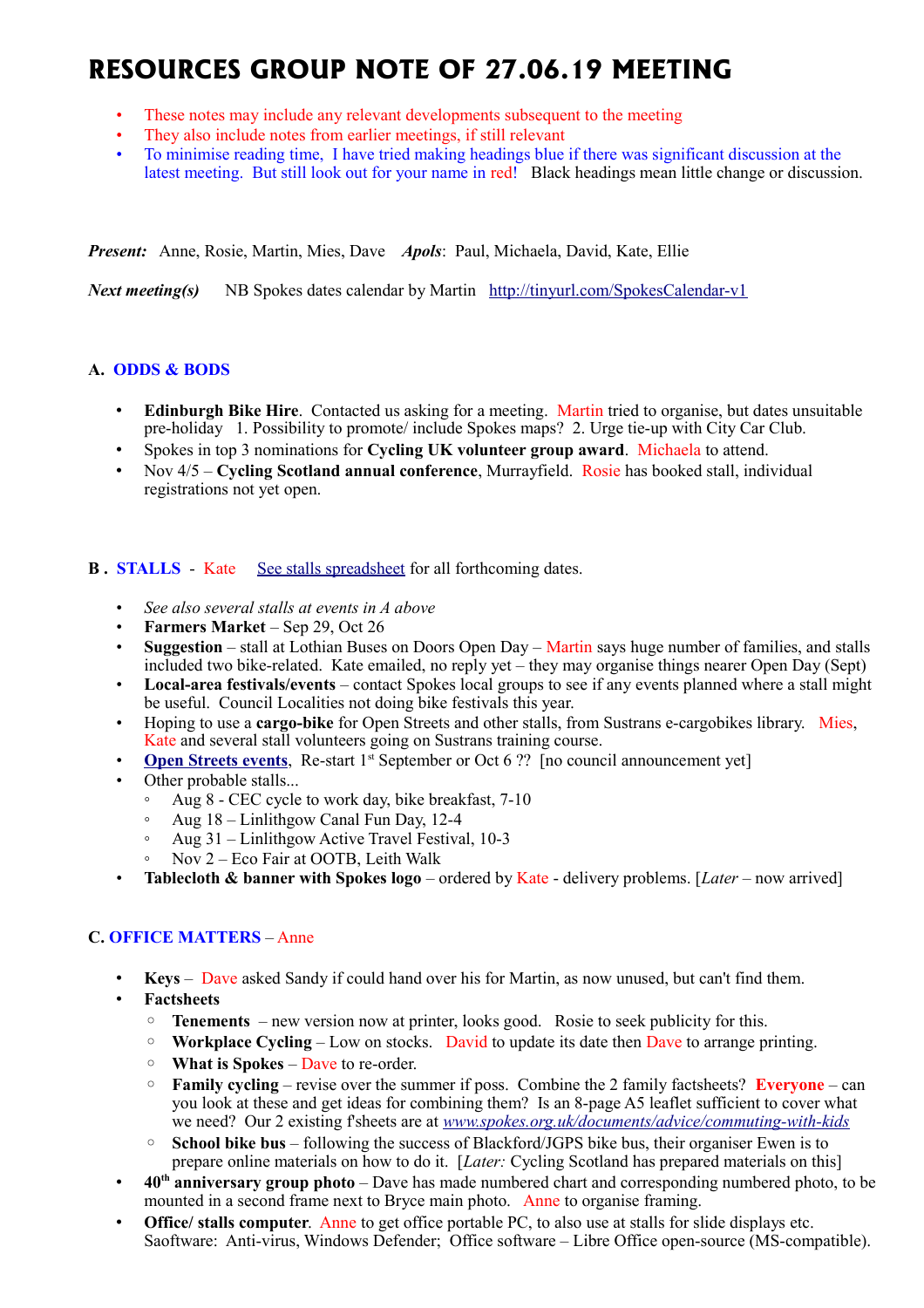# **D. SPOKES PUBLIC MEETINGS** [twitter hashtag #SpokesMtg] Organiser Martin + Ellie.

- **Public Meeting organiser** Ellie has volunteered to share the work with Martin.
- **Autumn meeting**
	- **New Cycling Solutions for Edinburgh** as probable title.
	- Augustine booked for Fri 15 Nov.
	- Richard Armitage (Spokes member & head of EU Cycle Logistics Federation) has agreed to speak, can give an overview of opportunities and experience elsewhere - Dave put him in touch with Martin.
	- Other possible speakers (1) Bike Share to say how it is going and get feedback. (2) CycleHoop, the Edinburgh bike storage contractor. (3) speaker from Council on cargo-bike investigations/plans. Also a councillor on the panel if no councillor speaker (Claire Miller or Scott Arthur?). Need to remember gender balance on panel when fixing speakers.
- **Future ideas**
	- **Local action** invite local spokes groups and individuals [e.g contacts as in [Spokes 133,](http://www.spokes.org.uk/wp-content/uploads/2019/02/pall-at-95.pdf) page 7].
	- **Cycling in and to the more distant suburbs and the Lothians** [could tie in with the above]
	- **Cycling & Health** (NB we had this topic in June 2016). New developments 1. Adrian Davis, new professor of transport & health at Napier (first in the world?) 2. Faculty of Public Health launches Scottish initiative on transport, with Transform Scotland.

# **E. OTHER SPOKES EVENTS**

• **EdFoC, June 6-16** All went well, except attendance on Family Cycle Ride. Only 25% of those who had registered turned up, but another 2 families did! Cycling UK had similar experience with their bigger family ride, so it's not just us!

# **F. CARGO-BIKE PROJECT -** [Spreadsheet](https://drive.google.com/drive/folders/1BuWIrWRXwrDyFuw-nDA8n9ms37oAeKwH)

- Rosie has set up the above spreadsheet and will do basic follow-up/reminders to bodies receiving grants or applying, and ensure grantees follow the rules, e.g. photo(s), logo on bike and brief report.
- **Bikes for Refugees** have got their cargobike, but logo not yet on it photo for autumn Bulletin? [*Later:* BfR tell Rosie they are having difficulty getting a sticker/transfer of the logo, but still trying]
- One further application received **Green Team** very professional application, granted.
- Conditions for our grants - [www.spokes.org.uk/documents/papers-documents/cargo-bikes.](http://www.spokes.org.uk/documents/papers-documents/cargo-bikes)
- Andrew Thin trust £5000 donation to expand cargo bike project. Dave had discussed with Paul following last meeting. Agreed to up our community groups max grant to £1500 (£1000 Thin, £500 Spokes).
- **Spokes Stickers** David Gardiner used vehicle-standard stickers on Hearty Squirrel cargo-bike. Supplier - Forrest Hepburn & McDonald, Nicolson Sq. [David says *very sticky* so apply very carefully]. Contact details also on spokes website, [cargo-bike advice page.](http://www.spokes.org.uk/documents/advice/cargo-bikes/) We had not followed this up as decided no obvious need - but note Bikes for Refugees problem above.

# **G. MOTORIST AWARENESS CAMPAIGNS** - Martin

- **Bike Alert Video & leaflet** at [www.spokes.org.uk/videos.](http://www.spokes.org.uk/videos) Police Scotland (Lothians?) requested more copies of the leaflet for #OpClosePass events.
- **Young Driver events**. Good pool of helpers from past events; also useful interaction/ contacts with police, bus, tram staff. However, stall not productive – better just to hand out the leaflets and do a presentation.
	- **Edinburgh** Sep 30 to Oct 3 Martin liaising with Council after unsatisfactory 2018 arrangements.
	- **Midlothian** scrapping their event due to council budget cuts
	- **East Lothian** Aug 28 Mark James & Robert Simpson
	- **W Lothian** ??
- **Poor driving by East Lothian Buses** (and other buses recently taken over by Lothian Buses). Have the drivers been given the standard Lothian Buses cycle awareness training? Martin to contact them.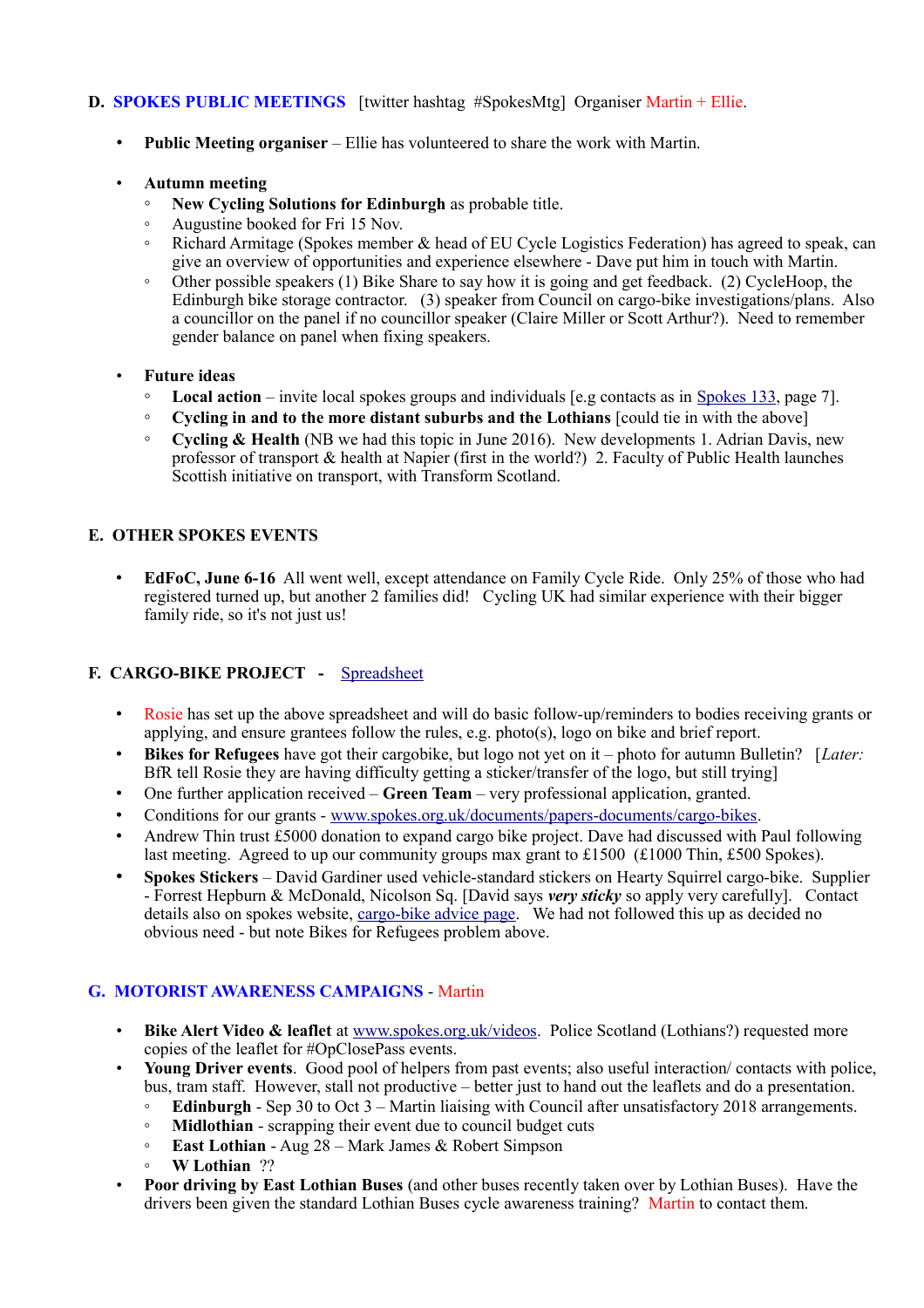# **H. COMPETITIONS** [previous comps at [spokes.org.uk/documents/odds-and-ends-may-be-exciting/competitions\]](http://www.spokes.org.uk/documents/odds-and-ends-may-be-exciting/competitions/)

- **2019 'Cycling Inspiration'** *How I was inspired to start using a bike or how did I inspire someone else.*  ◦ Article and entry form on website [www.spokes.org.uk/2019/07/spokescomp-my-cycling-inspiration](http://www.spokes.org.uk/2019/07/spokescomp-my-cycling-inspiration/)
	-
	- **Prizes as below**
		- **Example 3** Agreed we will use £500 of the Thin cargo-bike cash as a cargo-bike voucher prize. Voucher will be non-transferable [i.e. used by the named prizewinner only], must be used in a local bike shop and we will transfer the cash to the shop not the individual.
		- $\blacksquare$  Anne will store the prizes till September Anne, can you check you now have all these?
		- Dave ScotRail, Laidback, EdFoC, Harts
		- Rosie Filmhouse, Boardwalk
		- Mies Camera Obscura, Kalpna, Edinburgh Bicycle
		- Kate Milk cafe (Newhaven, on N Edcycleroute)
		- $\blacksquare$  Michaela Sustrans, Lanterne Rouge cafe (Gifford)
	- **Getting entries** As at 6 August, only 9 entries so far, including some not very prize-worthy. Most usually arrive late on, but important to encourage more. Dave will remind previous prize-winners. Also being tweeted and Rosie put on facebook. Can anyone do more?
	- Dave will put the entries together online as usual once comp closes on Aug 31.
	- **Judging meeting** to be fixed fairly early in September, to get results in Autumn Bulletin.
	- **External judge** to be decided/invited.

# **J. SPOKES MAPS**

- **Map Group** Katharine Taylor coordinating maps group. Next stages Midlothian complete revision then Edinburgh & possibly Glasgow.
- Martin has set up a google group email, *maps-spokes@spokes.org.uk* for maps group.
	- *Later:* maps group has started operating current maps status below
		- **Lothians maps** Tim has now passed over the files to our new technical person, Andy Follis. Tim no longer holds a copyright on the maps – in future they will be *copyright Spokes* only.
		- **Base maps** All the maps comprise cycling facilities added onto a base map of streets etc. Andy is investigating which base maps to use in future – there are many factors to consider. Dave emailed all members who offered computing help and 3 or 4 with relevant skills have contacted Andy.
		- **Edinburgh map** (2016) We are running unexpectedly low (300 left?), and shouldn't run out of our premier map if possible. Decided to reprint existing, with any known updates, but not re-surveying.
		- **Midlothian** (2015) Our oldest map, and only map on traditional paper. Enough copies left for 2019. Andy converting Tim's files in parallel with start of surveying (Anne & Robert Simpson coordinating).
		- **W Lothian** (2018) stocks ok
		- **E Lothian** (2017) stocks ok
		- **Glasgow 3rd edition** (2016) developed by Spokes & Go-Bike, 12500 copies paid for by council, free from Glasgow Council, now exhausted. Ian says map side is held by XYZ who could easily update it, and David the front. Ian M says GoBike maps contact would be Andy Preece. Mies spoke to Glasgow Transport convenor, Cllr Anna Richardson, who would like new edition and might fund it.
- **Attacat** computing company volunteers had offered to set up 'professional' map-sales site; free for first year then software license £30 per month. Would sell to shops/bulk as well as individuals. [NB: online map sales already available via EBC & Sustrans – links on Spokes maps page]. Rosie sent holding reply.
- **Shops sales initiative** We receive occasional bulk orders are not proactive on bulk map sales. We had considered writing to all bike shops not stocking it, with free sample map and order form. However, now on hold pending discussion at maps group. However, maps group does not have a sales/promotion volunteer at present. Dave had asked our mailout delivery volunteers to ask at shops when dropping in the envelopes – 2 or 3 shops stocked as a result.
- **Surplus old maps** Surplus in **map store** now largely distributed. Is there still a stock in the office?– If so we could contact schools via council contacts (each council) and/or tweeting.
- **Maps history**. Now have archive copies at least one of all Edinburgh and Lothians maps. Martin scanned all covers. Ian and Tim producing documents on map history which Dave has now put [on website.](http://www.spokes.org.uk/spokes-maps/#Old)